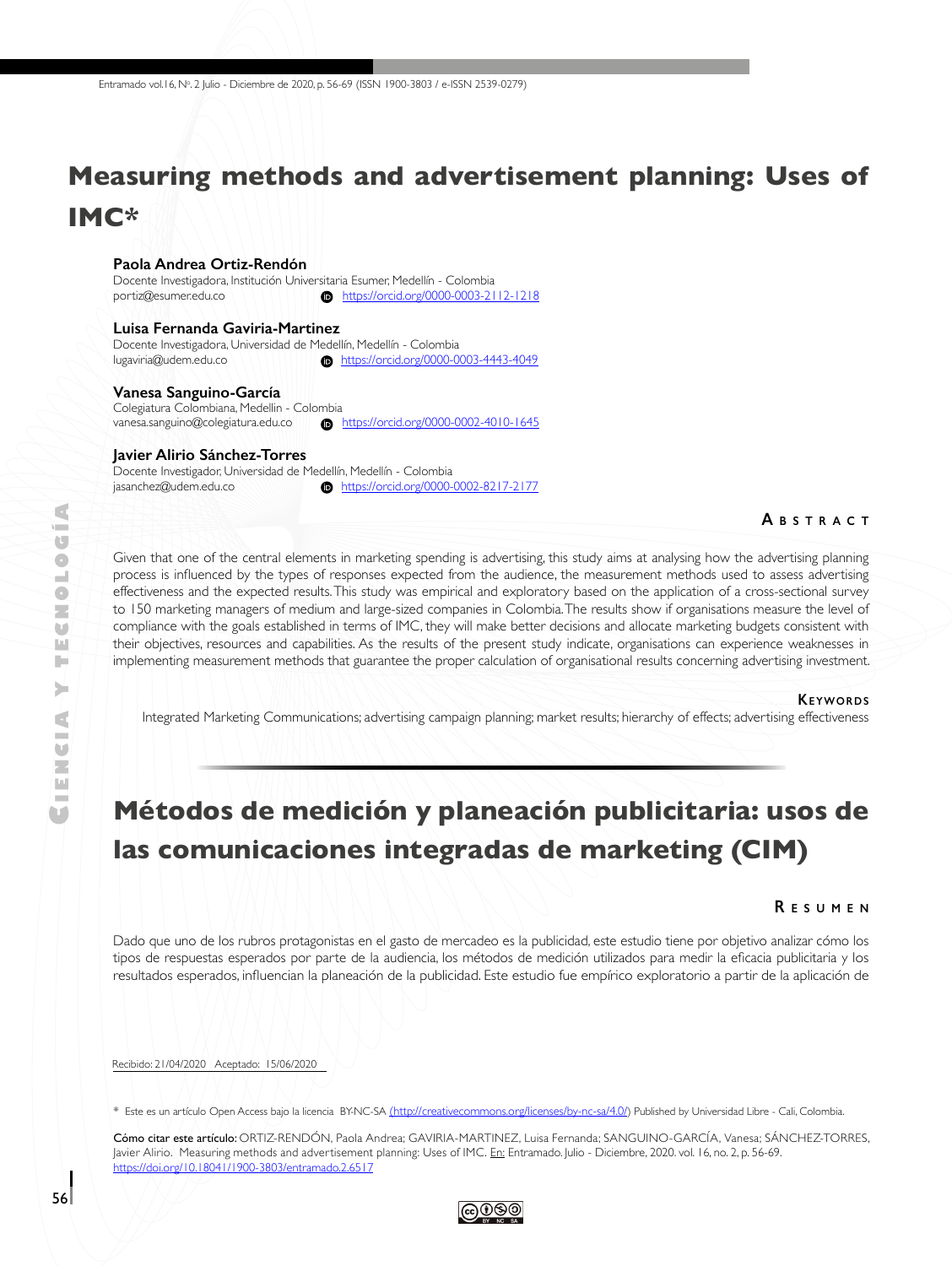una encuesta de corte transversal a 150 gerentes de mercadeo de empresas medianas y grandes de Colombia. En los resultados se evidencia que los métodos de medición de la eficacia publicitaria no se relacionan de manera significativa con la gestión de la publicidad, lo cual dificulta la obtención de resultados fiables y limita la toma de decisiones organizacional.

#### **PALABRAS CLAVE**

Comunicaciones integradas de mercadeo; planeación de la campaña publicitaria; resultados de mercado; jerarquía de efectos; eficacia publicitaria

# **Métodos de planejamento e medição de publicidade: usos do IMC**

#### **R e s u m o**

Dado que um dos principais itens dos gastos de marketing é a publicidade, este estudo tem como objetivo analisar como os tipos de respostas esperadas pelo público, os métodos de medição usados para medir a eficácia da publicidade e os resultados esperados influenciam o planejamento da publicidade. Este estudo foi empírico exploratório a partir da aplicação de uma pesquisa transversal a 150 gerentes de marketing de médias e grandes empresas da Colômbia. Os resultados mostram que os métodos de medir a eficácia da publicidade não estão significativamente relacionados ao gerenciamento da publicidade, o que dificulta a obtenção de resultados confiáveis e limita a tomada de decisão organizacional.

#### **Palav ras -c hav e**

Comunicação Integrada de Marketing; Planejamento de campanhas publicitárias; resultados de mercado; hierarquia de efeitos; eficácia publicitária

## **1. Introduction**

One of the research priorities proposed by the American Marketing Association in the 2014–2016 period was proving the value of marketing management in organisations ([Marketing Science Institute, 2014](#page-11-0)). The global competitiveness index presented by the World **[Economic Forum \(2018\)](#page-12-0)** showed that among private and governmental organisations managers in Colombia, there is a perception of a greater intensity of competition, a greater degree of consumer orientation and greater interest by differentiation; these issues encourage the implementation of marketing actions and therefore motivate the continuous improvement of marketing processes.

One of the most important marketing elements is investment in advertising, which is expected to increase to \$630 billion worldwide by 2018. Therefore, optimal management of advertising resources is a key metric for organisations to use in evaluating marketing performance. Following this perspective, academic research on advertising has mainly focused on showing (1) the decisive factors of advertising effectiveness among the audience; and (2) ways

to facilitate organisational decision-making related to resource allocation (**Eisend and Tarrahi, 2016**; [Hutter and](#page-11-0) [Hoffmann, 2014;](#page-11-0) [Kim and Han, 2014](#page-11-0); [Ortiz-Rendón and](#page-11-0) [Moreno, 2017\)](#page-11-0).

Furthermore, in a less generalised form, another research line aims at explaining how advertising management processes are carried out and how theoretical advertising models influence decisions. For example, [Gabriel, Kottasz](#page-11-0) [and Bennett \(2006\)](#page-11-0) examine the degree to which account planners use theoretical models to assess how advertising works. Their results show that the differences between the models used by advertising agencies and the theoretical models stem from resource constraints, time pressure and lack of well- trained staff. In the Colombian case, it is argued that the creative identity required for advertising campaigns remains underdeveloped due to the commercial characteristics of the advertising industry, the economic difficulties experienced by the population and the country's social conflict ([Roca, Wilson, Barrios, Muñoz-Sánchez, 2017\)](#page-12-0).

It has also been shown that the advertising management carried out by advertising agencies and organisations focuses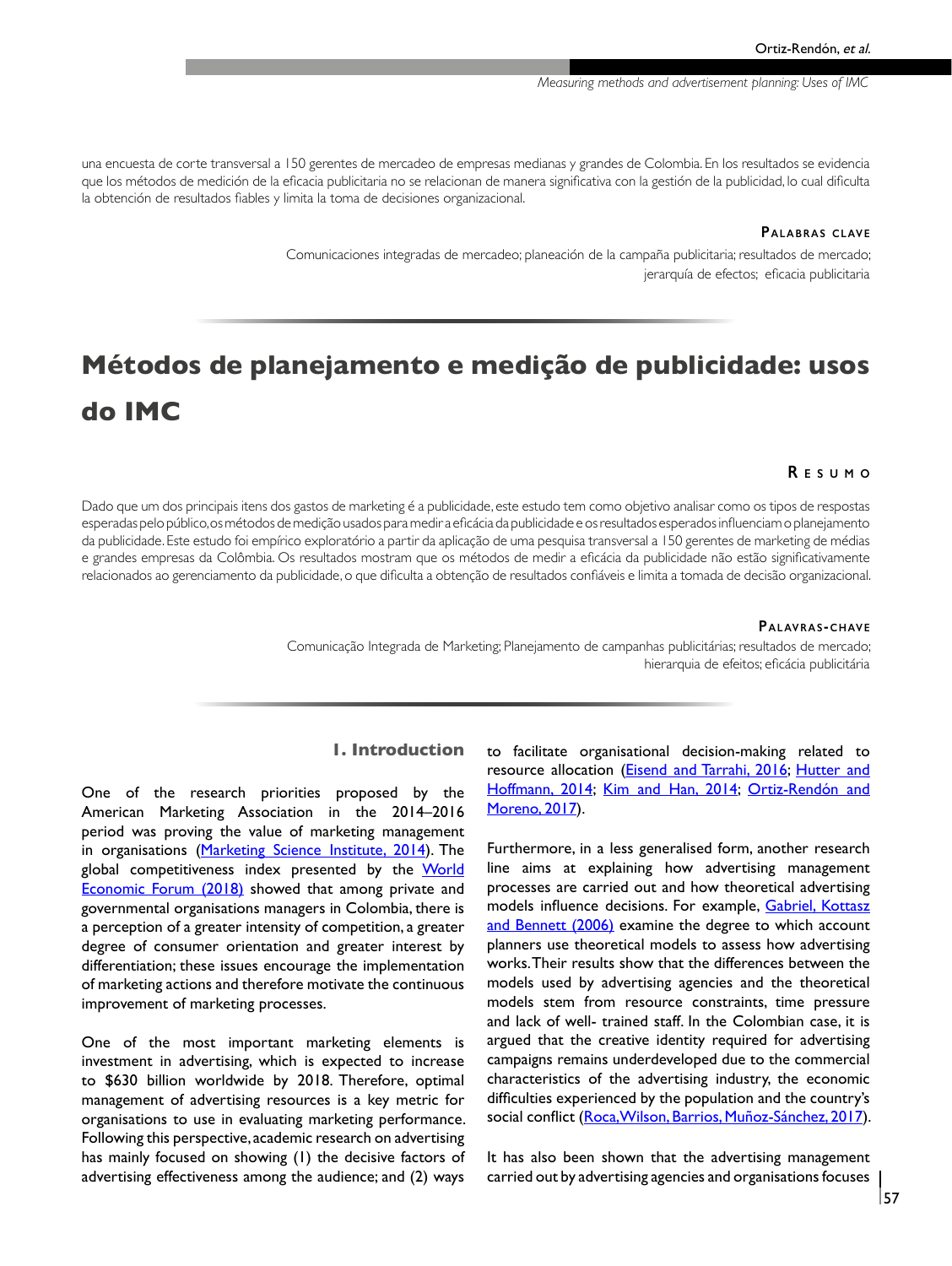on attaining optimal levels of creativity in their campaigns [\(Behboudi, Hanzaee, Koshksaray, Tabar and Taheri, 2012;](#page-10-0) [Hill,](#page-11-0)  [2006](#page-11-0)) rather than on relating the impact evaluation of the designed advertisements; this reflects a tendency to base their decisions on basic advertising theories and results obtained during previous campaigns. The consequences of not taking advantage of lessons learned are evident in the academic literature [\(Brennan and Vos, 2013;](#page-10-0) Nyilasy and [Reid, 2009](#page-11-0)).

Process management is an essential task for organisations because it improves internal efficiency and changes how they function [\(Shtub and Karni, 2010\)](#page-12-0). In the particular case of advertising, improved management will lead to attainment of the expected results and allow decisions to be made based on more reliable information during the IMC process; this will integrate the brand's strategic management, audience definition, communication channels and result assessment [\(Kliatchko, 2005](#page-11-0)). In addition, by studying marketing communications' management along with its objectives, results, and the role of organisations [\(Christensen, Firat, Torp, 2008;](#page-10-0) [Einwiller and Boenigk,](#page-11-0)  [2012](#page-11-0); [Smith, 2012\)](#page-12-0) can create new opportunities for IMC such that academics and professionals can increase the effectiveness of their promotional activities (Patti, Hartley, [Dessel, Baack, 2017](#page-11-0)).

As the above discussion, illustrated, little evidence exists about how organisations manage their advertising activities. This is further demonstrated by the fact that the research units of analysis are mainly the audience and the advertising agencies [\(Kim, Hayes, Avant, Reid, 2014](#page-11-0)); such researches tend to overlook advertiser organisations' perceptions, which play a fundamental role in investment decisions.

Finally, t given that few studies have examined how companies manage their advertising campaigns, it is therefore necessary to analyse this process. Accordingly, this paper aims to analyse how the conduct of advertising planning marketing managers is influenced by factors such as types of consumer responses, measurement methods used and expected results among Colombian Companies.

This article is structured as follows, the first section overviews the theoretical framework on advertising management and presents the approach of five research hypothesis. The second section details the exploratory empirical methodology based on conducting a telephone questionnaire with 150 marketing managers at medium and large companies in Colombia. Third, the results are presented. The results are then discussed and the managerial implications of the research are presented.

### **1. Advertising management**

The relation between advertising and marketing is determined by how integrated marketing communications are managed and carried out. Integrated marketing communications (IMC) is defined as an audiencedriven organisational process to strategically manage the stakeholders, content, channels and results of brand communication programmes [\(Kliatchko, 2008](#page-11-0)). IMC is also seen as a planning process to strategically assess a company's communication elements and determine the best way to integrate them into the company. IMC plays a decisive role in helping establish relationships with customers and other interested parties by creating favourable perceptions, attitudes, and behaviours towards brands ([Reid, 2005\)](#page-12-0).

Advertising is a crucial component of IMC, and its role varies according to the organisation's business model, product and marketing objectives. Changes in communication systems and the marketplace ([Schultz and Patti, 2009](#page-12-0)) can also affect it. For instance, advertising can have a central focus of communicating a brand while other components such as commercial promotion and personal sales, occupy a secondary place. Therefore, advertising must be consistent with the IMC programme to ensure that the organisation transmits a clear message to its target audience. IMC is a multidimensional concept [\(Kliatchko, 2008](#page-11-0); [Low, 2000;](#page-11-0) [Porcu, Del Barrio-García, Kitchen, 2012](#page-12-0)) that unifies communications to relay a consistent message and image and considers advertising as a tool of communication. Accordingly, there are constructs that explain how IMC is carried out in terms of advertising management.

The ICM process starts with planning [\(Duncan and](#page-10-0) [Moriarty, 1997;](#page-10-0) [Porcu](#page-12-0) et al., 2012; [Reid, 2005](#page-12-0)). Planning integrates several stages, such as defining the announced objective. This aspect determines which product or service the campaign will be developed for, who the target audience will be, to whom the campaign or advertisement will be directed, what relationship exists among audiences, the brand name relevance, channels and price, among others. The organisation's economic capacity is the second aspect and determines the allocation of financial resources to the campaign. The selection of advertising professionals to implement the advertising campaign is another stage. These professionals serve as the link between the organisation and target public and are responsible for designing an effective message that meets the previously established advertising objectives. Finally, the media outlets are chosen based on the advertising campaign's target profile and objectives.

When an advertising campaign has a clearly defined scope, the expected response typologies from consumers, e.g.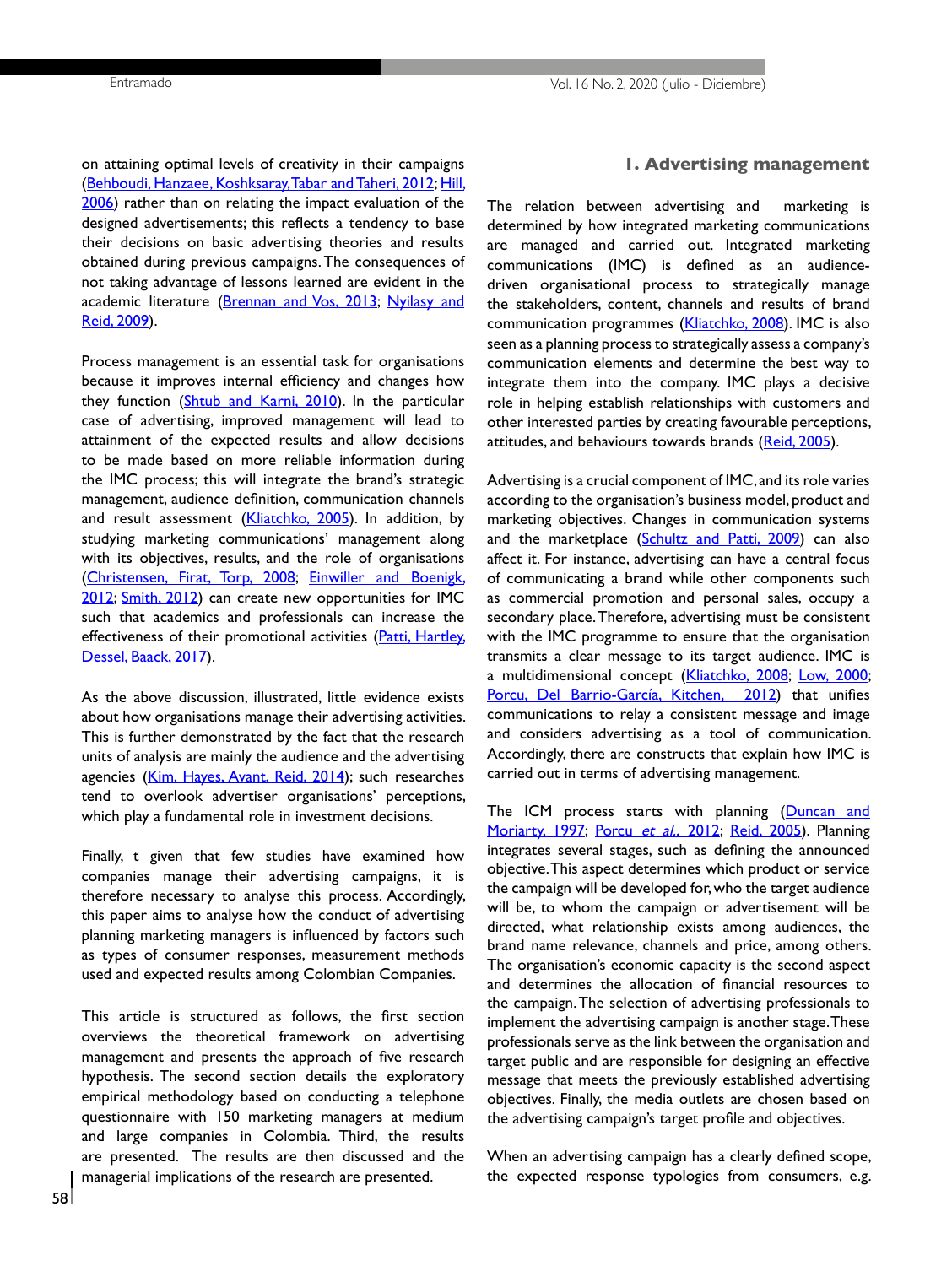cognitive, affective and/or conative, can be determined in detail (Pickton and Hartley, 1998; Vakratsas and Ambler, 1999). As indicated in Table 1, the impact on the audience is created in various ways without a hierarchical order necessarily being present. That is, the message can influence perception, cognition, persuasion and behaviour. For example, a message can create awareness, provoke an emotion and link a product to a lifestyle, which means that it created a perception and had affective and association effects. All may be equally effective but influence the consumer differently.

Methods for measuring advertising effectiveness are defined according to the types of expected response ([Kliatchko,](#page-11-0)  [2008](#page-11-0)). Methods to measure advertising effectiveness are classified according to campaign development stage and type of response expected from the target audience. There are two development stages: pre-testing and post-testing. The first evaluates the audience comprehension of the message before it is transmitted (diagnosis); the second stage measures advertising effectiveness after the message has been announced (evaluation). Post-test and measurement methods based on the type of response expected from the target audience are used after the message has been transmitted to evaluate the scope of the objectives set and propose adjustments for future advertising campaigns.

Organisations' expectations regarding the outcomes of advertising campaigns can vary, as can the means of assessing these outcomes [\(Porcu](#page-12-0) et al., 2012; [Schultz and](#page-12-0) [Schultz, 1998\)](#page-12-0). One main evaluation indicator is sales. Activities such as direct marketing campaigns, campaigns to attract target audiences to selling premises and brand awareness campaigns, desired short-term effects include increased sales or market participation. These measures can thus be appropriate to measure an advertising campaign's success. However, such outcomes should be assessed in recognition that they reflect other factors as well, such as price, distribution, competition, product, changes in buyer needs and the target audience's preferences. Another expected assessment metric is return on investment in advertising (ROI). Spending share is an assessment method that compares the product's market share and investment share with that of the competition [\(Petersen](#page-12-0) et al., 2009).

Other outcomes are non-financial. These are based on the effects of the communication and allow analysis of the different stage's consumers go through, from the moment of exposure to an announcement through to expressing the expected reaction [\(Petersen](#page-12-0) et al., 2009). Assessment of non-financial objectives can include understanding how the advertisement impacted brand validation, brand image, and target audience attitude towards the brand, which then

| Effects, components and consumer responses |                        |                                                                                     |                              |  |  |
|--------------------------------------------|------------------------|-------------------------------------------------------------------------------------|------------------------------|--|--|
| <b>Effects</b>                             |                        | <b>Components</b>                                                                   | <b>Consumer</b><br>responses |  |  |
| Cognitive                                  | Perception             | Exposure, selection, attention, interest, relevance, conscience, awareness.         | To perceive                  |  |  |
|                                            | Cognition              | (Needs) Information, cognitive learning, differentiation, recalling                 | To comprehend                |  |  |
|                                            | Affective /<br>Emotion | (Requirements) Likes, emotions, resonance.                                          | To feel                      |  |  |
| Affective                                  | Association            | Symbolism, conditional learning, brand image and personality                        | To connect                   |  |  |
|                                            | Persuasion             | Attitude, argumentation, participation, motivation, influence, conviction, loyalty. | To believe                   |  |  |
| Conative                                   | Behaviour              | Try, purchase, repurchase, visit, call, click, refer, recommend.                    | To act                       |  |  |

Table 1.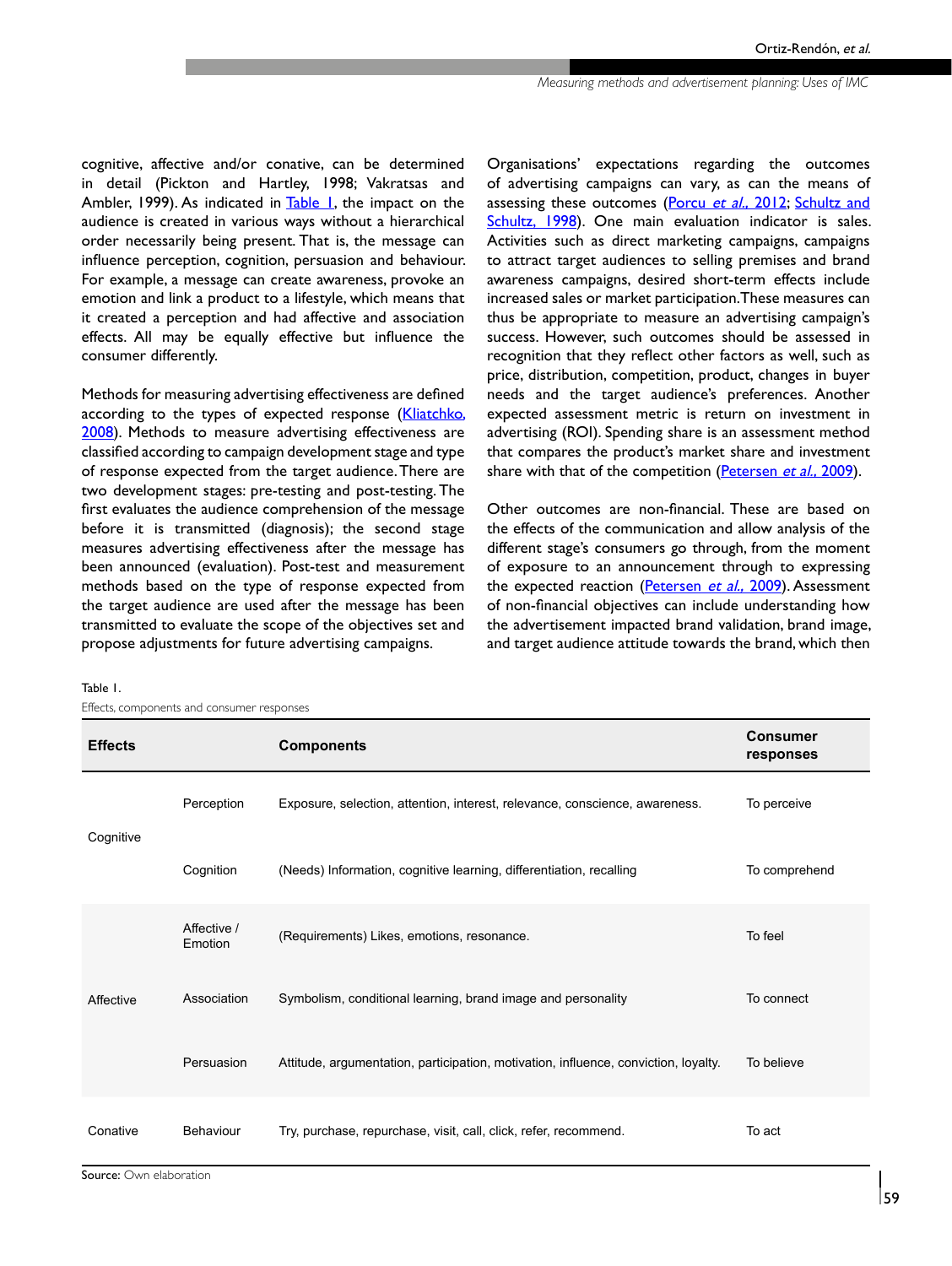leads to assessment of audience purchase intent and the uses of this, as well as whether an advertisement should be recalled.

On the basis of this review, four dimensions were identified: advertising campaign planning (CP), consumer response (CR), advertising effectiveness measuring methods (MM) and results expected from the campaign (RE).

#### **2. Hypothesis**

Based on (1) the role that marketing managers assume when managing resources and (2) the importance of improving organisational processes, IMC's results are a key element organisation should consider when making decisions regarding advertising investments ([Porcu](#page-12-0) et al., [2012](#page-12-0); [Reid, 2005](#page-12-0)). Outcomes are a pillar of IMC, which is focused on evaluating (1) the effects on consumers and their responses and (2) the financial results that influence the organisational results ([Kliatchko, 2008](#page-11-0); Patti et al., [2017](#page-11-0); [Tafesse and Kitchen, 2017](#page-12-0)). Assuming a financial orientation for measuring advertising, outcomes leads an organisation towards the design of metrics that provide greater certainty when deciding the future allocation of scarce resources and can even establish compensation elements for advertising agencies [\(Swain, 2004\)](#page-12-0). In addition, measuring advertising effectiveness requires methods that ensure IMC programmes are able to focus on profitable customers and the media that will influence them. Therefore, the IMC results are assessed by considering the expected consumer responses, the expected results and the measurement methods used.

Consumer insight in planning advertising campaigns is important in order to attract consumers (Sánchez-Blanco, [2010](#page-12-0)) because it can guide designers in adapting advertising communication elements and linking the types of response expected. Marketing professionals must therefore research consumer behaviour by analysing their responses and improving the definition of communication objectives (Seric [and Gil-Saura, 2012](#page-12-0)).

Measuring the results of marketing communication programmes against established targets has always been standard practice for business organisations. Given that IMCs are a process, its components can be considered as antecedents and consequences ([Kliatchko, 2008](#page-11-0); Tafesse [and Kitchen, 2017\)](#page-12-0). The antecedent elements are integrated into the planning and execution of new IMC programmes (because these programmes include a measurement, evaluation and analysis feedback mechanism that will impact future approaches). Accordingly, the improvements, changes and other adjustments made in response to the findings of the analysis, subsequently act as consequences.

Although IMC has a proven capability to provide positive returns, create value, foster relationships with stakeholders and generate competitive advantages (*Jiménez*, 2006), it is also clear that communication budget managers are under pressure. to quantify the impact of these activities [\(Rust](#page-12-0) et al., [2004](#page-12-0)). Therefore, based on the expected results, managers plan advertising campaigns and allocate the required resources and capabilities. Although from the theoretical point of view, the first step is planning, changes can occur in practice, which is also supported by the lack of generalised conceptual clarity regarding management of IMC [\(Porcu](#page-12-0) et al., 2017).

Therefore, IMC's results constitute the inputs for advertising campaigns planning exercises. In accordance with the above, the following hypothesis are proposed:

- H1: The types of expected consumer responses influence the planning of advertising campaigns.
- H2: The expected results in advertising management influence the planning of advertising campaigns.
- H3: The measurement methods used to evaluate the impact of advertising management influence the planning of advertising campaigns.

Academics and organisations sought to quantify the degree to which advertising influences consumer behaviour and what reactions it provokes at cognitive, emotional, attitudinal and behavioural levels (**Eisend and Tarrahi**, 2016). In order to assess these reactions, effective measuring methods must be applied according to the expected type of consumer response. An advertising campaign may have different objectives and consequently, different types of expected responses ([Beerli and Martín-Santana, 1999\)](#page-10-0). For example, researchers mostly assess campaigns based on memory or advertising recalling (cognitive response), attitude towards the brand and ad (affective response), and purchasing intention (conative response) [\(Kim and Han,](#page-11-0) [2014\)](#page-11-0).

[Gabriel](#page-11-0) et al. (2006) demonstrate how advertising agencies use methods to measure advertising effectiveness that are related to the hierarchy of effects, albeit with some variations. Even though some advertising agencies resist understanding their output in this way, it is useful to classify these measurement methods according to the advertising campaign's objectives. According to [Ferrer](#page-11-0) [\(2006\)](#page-11-0), advertising organisations and agencies assess advertising effectiveness based on the campaign's objectives and therefore, the types of response they expect from the target audience. These are usually evaluated based upon variations in sales levels and secondly, brand recall and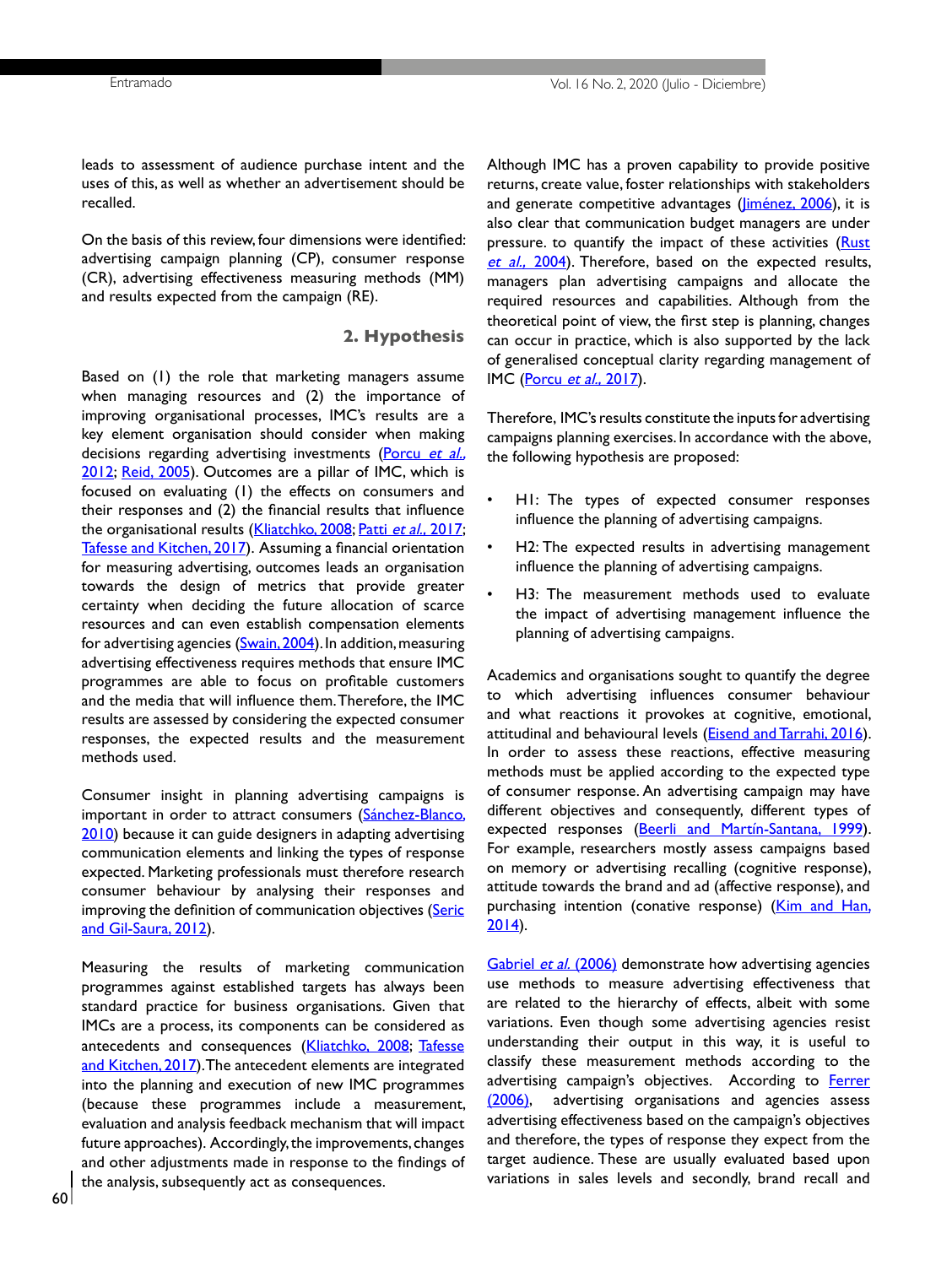awareness. In accordance with the above, the following hypothesis are proposed:

- H4: The types of responses expected from the consumer influence the measurement methods used to assess advertising management.
- H5: The expected results of advertising management influence the measurement methods used to assess advertising management.

According to the hypothesis proposed, Figure 1 shows the conceptual model that will be validated (See Figure 1)

#### **3. Methodology**

To test these hypothesis, the cross-section survey methodology was used. The units of analysis of this study are medium and large companies located in Colombia because these types of companies are especially prominent in terms of their investment in advertising ([Pérez, 2016\)](#page-12-0) and levels of sales department [\(Superintendencia de](#page-12-0) [sociedades, 2015](#page-12-0)). Marketing managers directly involved in investment decisions in marketing, specifically in the allocation of resources for advertising investment, were contacted. Surveyed organisations had implemented at least one advertising campaign in the last 6 months. In total, 162 surveys were completed, but 12 surveys were discarded because they presented inconsistencies in the answers (such as marking the same score for each question).

The fieldwork was carried out between August and October 2016. The sample was distributed as indicated in [Table 2.](#page-6-0) According to the Departamento Administrativo [de Estadísticas \(2017\)](#page-10-0), the large companies comprise 9% of the overall business market, and medium companies comprise 22%. This means that the sample in this study had a large company participation rate close to 30% (31.33%). Economic sectors and metropolitan areas were not determining variables in the study but they demonstrate its scope.

A questionnaire was initially designed using the scales from previous studies (see  $\Delta$ ppendix  $\Box$ ) and evaluated by seven marketing and advertising experts; its goal was to assess each statement based on its relevance and wording, to determine if they adequately represent the construct. The evaluation of the experts used the following scale:  $I =$ 



Figure 1. Conceptual model and hypothesis Source: Own elaboration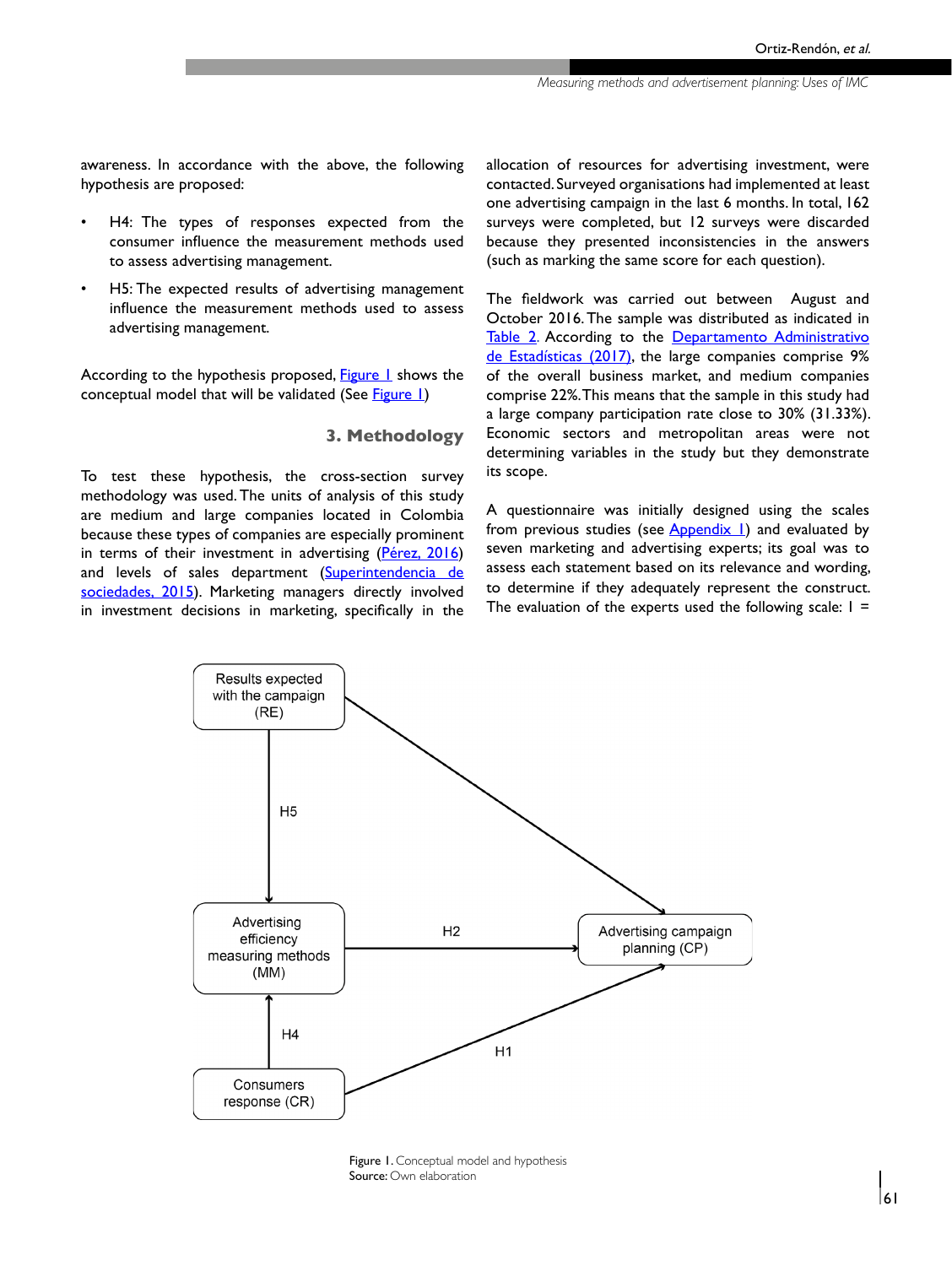#### <span id="page-6-0"></span>Table 2.

The sample's characteristics

| Sector*                                                       | Freq. | <b>Metropolitan Area**</b> | Freq. | <b>Position</b>              | Freq. |
|---------------------------------------------------------------|-------|----------------------------|-------|------------------------------|-------|
| Manufacturing Industry                                        | 50    | Bogotá                     | 41    | Marketing and communications | 95    |
| Wholesale and retail                                          | 22    | Medellin                   | 35    | Administrative               | 32    |
| Housing and food services                                     | 15    | Cali                       | 28    | Commercial and sales         | 16    |
| Technical and scientific professional<br>activities           | 12    | Bucaramanga                | 14    | Production and operations    | 4     |
| Construction                                                  | 10    | Pereira                    | 9     | Logistics                    | 3     |
| Education                                                     | 10    | Cartagena                  | 8     | Total                        | 150   |
| Information and communications                                | 9     | Barranquilla               | 8     |                              |       |
| Real estate activities                                        | 7     | Cúcuta                     | 3     |                              |       |
| Health care services and social<br>assistance activities      | 5     | Manizales                  | 1     |                              |       |
| Administrative services and support<br>activities             | 4     | The rest                   | 3     |                              |       |
| Agriculture, cattle raising, hunting,<br>forestry and fishing | 3     | Total                      | 150   |                              |       |
| Financial and insurance activities                            | 2     |                            |       |                              |       |
| Transport and warehousing                                     | 1     |                            |       |                              |       |
| Total                                                         | 150   |                            |       |                              |       |

Source: Own elaboration

eliminate the answer,  $2 =$  modify it and  $3 =$  maintain it. The validity coefficient was calculated to measure the degree of agreement among experts; the result of the evaluation was to eliminate 6, modify 21 and maintain 12 of the observable indicators. The final version of the questionnaire was implemented by telephone to marketing managers because they have a stronger role in the decision-making processes regarding advertising investment. However, some surveys were directed to administrative positions in charge of this type of decisions.

Regression analysis of the latent variables used in this study was carried out using the Smart-plus 3.0 PLS program, based on the partial least-squares optimisation technique (PLS), a multivariate analysis recommended for testing exploratory models [\(Escobar-Rodríguez and Carvajal-](#page-11-0)[Trujillo, 2014; Kiwanuka, 2015](#page-11-0); [Matute Vallejo, Polo Redondo](#page-11-0)  [and Utrillas Acerete, 2015](#page-11-0)). The data analysis was conducted in two stages. In the first stage, the measurement model was assessed, and the second stage assessed whether the structural model predicts the proposed relationships.

#### **3.1 Validation of the measurement model**

To validate the measurement model, an exploratory analysis was carried out. The first step established the constructs' convergent and discriminant validity, i.e. each item's

measurement reliability. The convergent validity of each construct was acceptable because all loads exceeded 0.505 ([Hair, Hult, Ringle and Sarstedt, 2014](#page-11-0)). Similarly, each item's individual reliability was measured by the correlations of each item's loads when compared to each variable. [Table 3](#page-7-0) verifies that the loads for each indicator were significant, all of which were validated.

In order to measure each indicator's internal measurement consistency in relation to their corresponding variables, the Dillon-Goldstein's test (known as the composite reliability coefficient) was applied. The test results indicated that all values exceeded the acceptable minimum of 0.70 ([Gefen,](#page-12-0) [Straub and Boudreau, 2000](#page-12-0)). Cronbach's alpha test was also applied; for both sample groups, this yielded values above 0.7, the minimum value allowed for confirmatory studies ([Churchill and Lacobucci, 2018\)](#page-10-0). Finally, the convergent validity was analysed again, this time taking the variance into account; that is, incorporating the finding of similar variance between the indicators and their construct. Here, the AVE must be greater than 0.50 of the variability explained by the indicators ([Fornell and Larcker, 1981\)](#page-11-0) being greater in the two groups (see [Table 4\)](#page-7-0).

Discriminant validity was checked by comparing each variable's AVE value to each construct's correlation to each squared variable, considering that the values obtained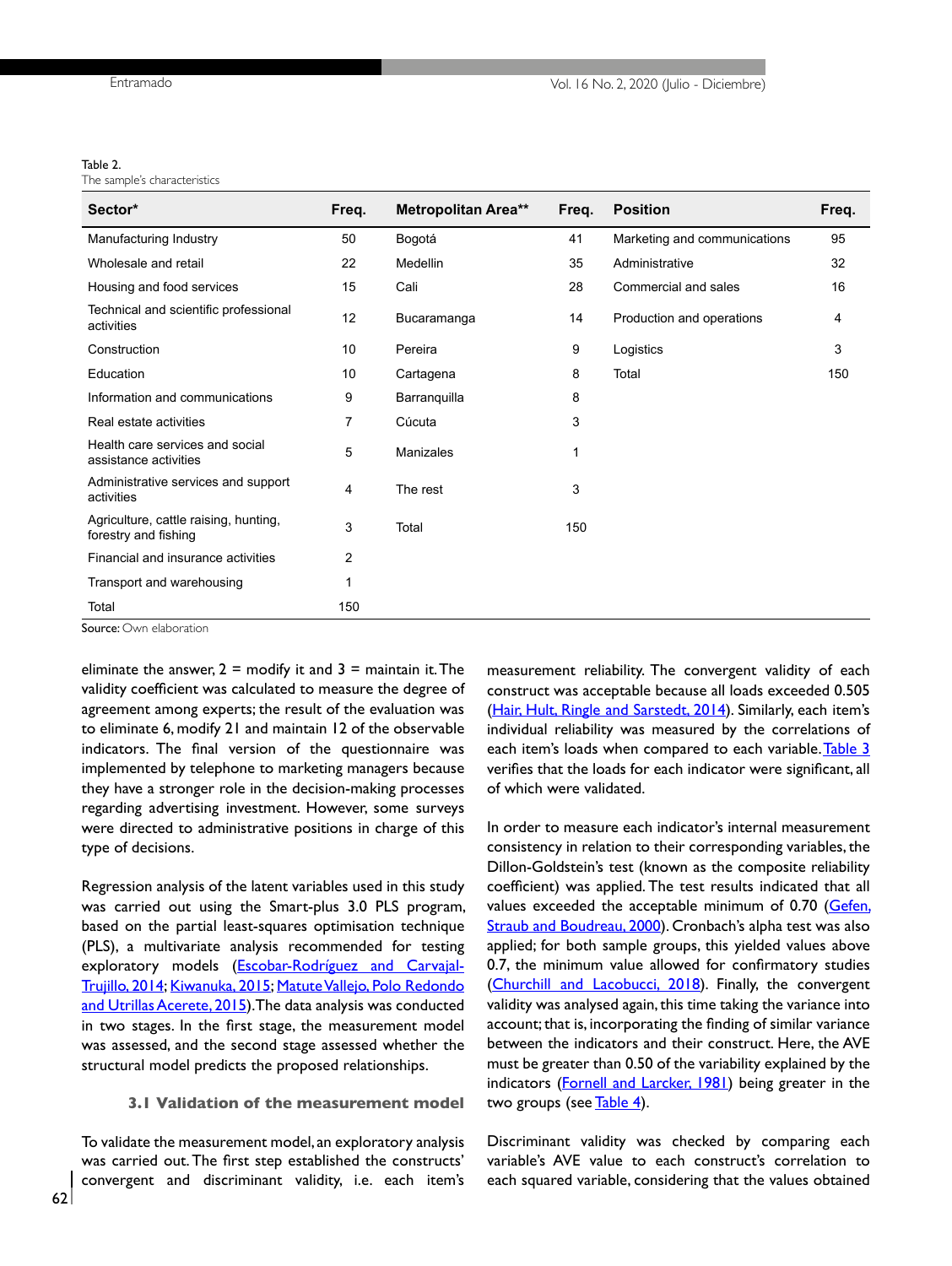*Measuring methods and advertisement planning: Uses of IMC* 

#### <span id="page-7-0"></span>Table 3.

Convergent validity

|                     | <b>Original Sample</b><br>(O) | <b>Sample Mean</b><br>(M) | <b>Standard Deviation</b><br>(STDEV) | T Statistics ( O/<br>STDEV <sub>I</sub> ) | P<br><b>Values</b> |
|---------------------|-------------------------------|---------------------------|--------------------------------------|-------------------------------------------|--------------------|
| $MM1$ <- $MM$       | 0.95                          | 0.95                      | 0.01                                 | 83.66                                     | 0                  |
| $MM2$ <- $MM$       | 0.93                          | 0.93                      | 0.02                                 | 46.24                                     | 0                  |
| CP1 < CP            | 0.83                          | 0.83                      | 0.04                                 | 22.62                                     | 0                  |
| $CP 3 \leq CP$      | 0.85                          | 0.84                      | 0.03                                 | 24.42                                     | 0                  |
| $CP 4 \leq CP$      | 0.83                          | 0.83                      | 0.04                                 | 21.07                                     | 0                  |
| $CR1 \leq CR$       | 0.93                          | 0.93                      | 0.02                                 | 57.23                                     | 0                  |
| $CR$ 2 <- $CR$      | 0.92                          | 0.92                      | 0.02                                 | 39.31                                     | 0                  |
| $RE1 \leftarrow RE$ | 0.68                          | 0.68                      | 0.05                                 | 13.11                                     | 0                  |
| $RE2 \leftarrow RE$ | 0.70                          | 0.69                      | 0.05                                 | 12.93                                     | 0                  |
| $RE3 \leq RE$       | 0.75                          | 0.75                      | 0.05                                 | 13.98                                     | 0                  |
| RE4 < RE            | 0.71                          | 0.70                      | 0.05                                 | 13.96                                     | 0                  |
| RE5 < RE            | 0.78                          | 0.78                      | 0.05                                 | 16.81                                     | 0                  |
| $RE6 \leftarrow RE$ | 0.74                          | 0.74                      | 0.04                                 | 19.57                                     | 0                  |
| RE7 < RE            | 0.74                          | 0.74                      | 0.05                                 | 15.67                                     | 0                  |
| RE8 < RE            | 0.67                          | 0.67                      | 0.05                                 | 13.30                                     | 0                  |
| $RE9 \leftarrow RE$ | 0.76                          | 0.76                      | 0.04                                 | 17.23                                     | 0                  |

Source: Own elaboration

#### Table 4.

Composite reliability

|           | <b>Cronbach's Alpha</b> | rho A | <b>Composite Reliability</b> | <b>Average Variance Extracted (AVE)</b> |
|-----------|-------------------------|-------|------------------------------|-----------------------------------------|
| MМ        | 0.87                    | 0.89  | 0.94                         | 0.88                                    |
| <b>CP</b> | 0.79                    | 0.79  | 0.88                         | 0.70                                    |
| <b>CR</b> | 0.82                    | 0.82  | 0.92                         | 0.85                                    |
| <b>RE</b> | 0.89                    | 0.89  | 0.91                         | 0.53                                    |

Source: Own elaboration

from the AVEs' square root are higher than those of the constructs. Therefore, it can be considered that each variable is related with greater intensity to its own items than to those of the other variables.

Table 5 shows that the variance shared between each pair of constructs (squared correlation) was lower than their corresponding extracted variance indexes ([Fornell and](#page-12-0)  [Larcker, 1981\)](#page-12-0). Likewise, Table 6 shows the results of the Henseler-Ringle test, where the values are below 0.90. This is also considered acceptable to confirm divergent validity [\(Hair, Henseler,](#page-11-0) et al., 2014).

#### **4. Results**

First, the model was found to fulfil its predictive capacity because all R2 values are greater than 0.1 ([Hair, Hult,](#page-11-0) et al., [2014](#page-11-0)). The validity of the dependent variables' effects over the independent variables was checked via resampling. Bootstrapping was performed with 5,000 subsamples taken at random to act as a contrast for the significance of the model's parameters ([Hair, Hult,](#page-11-0) et al., 2014). However, the low value of R2 means that the model is not able to predict outcomes. Therefore, more explanatory variables should be added in future studies.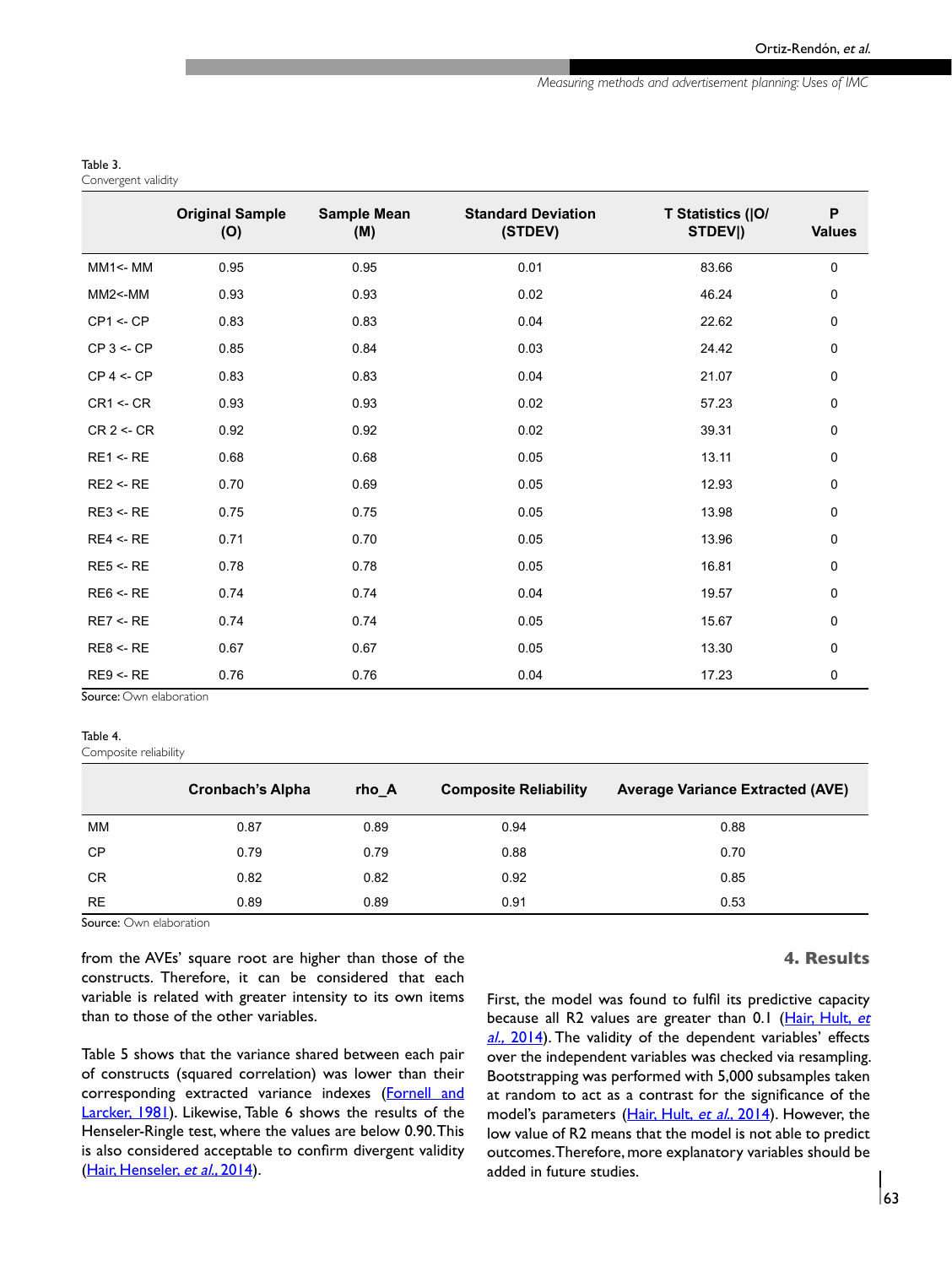| Entramado | Vol. 16 No. 2, 2020 (Julio - Diciembre) |  |
|-----------|-----------------------------------------|--|
|-----------|-----------------------------------------|--|

| Table 5.                                    |  |
|---------------------------------------------|--|
| Discriminant validity – Fornell and Larcker |  |

| Variable  | MМ   | <b>CP</b> | <b>CR</b> | <b>RE</b> |
|-----------|------|-----------|-----------|-----------|
| MМ        | 0.94 |           |           |           |
| <b>CP</b> | 0.17 | 0.84      |           |           |
| <b>CR</b> | 0.21 | 0.40      | 0.92      |           |
| <b>RE</b> | 0.31 | 0.44      | 0.36      | 0.73      |

Table 6.

Discriminant validity – Henseler- Ringle

| <b>Variable</b>                                    | <b>MM</b> | CP   | <b>CR</b> | <b>RE</b> |
|----------------------------------------------------|-----------|------|-----------|-----------|
| <b>MM</b>                                          |           |      |           |           |
| <b>CP</b>                                          | 0.20      |      |           |           |
| <b>CR</b>                                          | 0.24      | 0.49 |           |           |
| <b>RE</b>                                          | 0.34      | 0.52 | 0.41      |           |
| ۰<br>the contract of the contract of the<br>$\sim$ |           |      |           |           |

Source: Own elaboration

[Table 7](#page-9-0) presents statistics that the relations between constructs. The partial least-squares optimisation model's results reject Hypothesis H2 =  $\beta$ : 0.011 (p-value = 0.869). Therefore, effect of methods used to measure an advertising campaign's effectiveness do not have a significant impact on the planning of future campaigns. Hypothesis H4 =  $β$ : 0.110 ( $p$ -value = 0.214) is also rejected, indicating that the effect of the consumer's expected responses on the methods used to measure advertising effectiveness is not significant. However, Hypothesis H1 =  $\beta$ : 0.278 (*p*-value = 0.00) is accepted, indicating that consumer's expected responses have a significant impact on the planning of advertising campaigns. Hypothesis H3 =  $\beta$ : 0.333 (*p*-value = 0.00) is also been accepted, thus upholding that the expected results do have a significant influence on the planning of advertising campaigns. In addition, Hypothesis H5 =  $\beta$ : 0.270 ( $p$ -value = 0.01) is also upheld, validating the relevance of the expected results' effect on methods used to measure advertising effectiveness. In addition, although relations are found to exist between non-relevant constructs, all relations are positive. Figure 2 summarises the conceptual model's results and hypothesis proposed.

## **5. Discussion**

According to the proposed model's results (see figure 2), there is no empirical basis for claiming a significant relation between the methods used by organisations to measure advertising effectiveness and how those organisations plan future campaigns. Similarly, no relation was found to exist between a campaign's results and the methods used to measure those results. The inverse relationship of these variables was also analysed, but no significant relation was found (β: 0.028 p-value = 0.72). Therefore, it can be shown that organisations are not linking these variables because they place more priority on directly assessing the impact of campaigns in terms of achieving the expected results; they give little attention to assessing the intermediate components that could improve management of the advertising process.

Source: Own elaboration

On the other hand, organisations consider it important to plan advertising campaigns based on the responses they expect from consumers and the market. The previous analysed results fail to establish whether the methods used to measure advertising effectiveness are related to advertising management.

Previous studies support that organisations use the expected results and types of consumer responses to support campaign planning ([Nyilasy and Reid, 2009](#page-11-0)). These are inputs to a feedback process derived from experience implementing past campaigns as aligned with organisational objectives. It has also been confirmed, in an exploratory manner, that organisations assume that the results expected from a campaign should determine (to a certain extent) the methods used to measure the effectiveness of brand communication [\(Ferrer, 2006](#page-11-0))

These findings also indicate that methods used to measure advertising effectiveness are less influential within the management process analysed in this study. This has also been shown in previous studies, which suggest this issue acts as a barrier to measuring and evaluating advertising campaigns ([Ebren, Kitchen, Aksoy and Kaynak, 2005\)](#page-10-0). In general, advertising expects medium- and long-term results and additional investments are needed to collect the data that allow for these results to be calculated ([Petersen](#page-12-0) et al., [2009\)](#page-12-0). This is one reason why organisations are more focused on measuring advertising effectiveness in terms of sales, i.e., because this information already exists and can simply be subtracted from financial statements; it does not require another type of investment or measuring method. This result contradicts the advertising theory basis, which outlines in detail the measurement methods that organisations must conceive to reliably evaluate the effectiveness of advertising [\(Beerli and Martín-Santana,](#page-10-0) <u>1999</u>).

According to the above findings, the persistence of the gap between theory and advertising practice fostered by the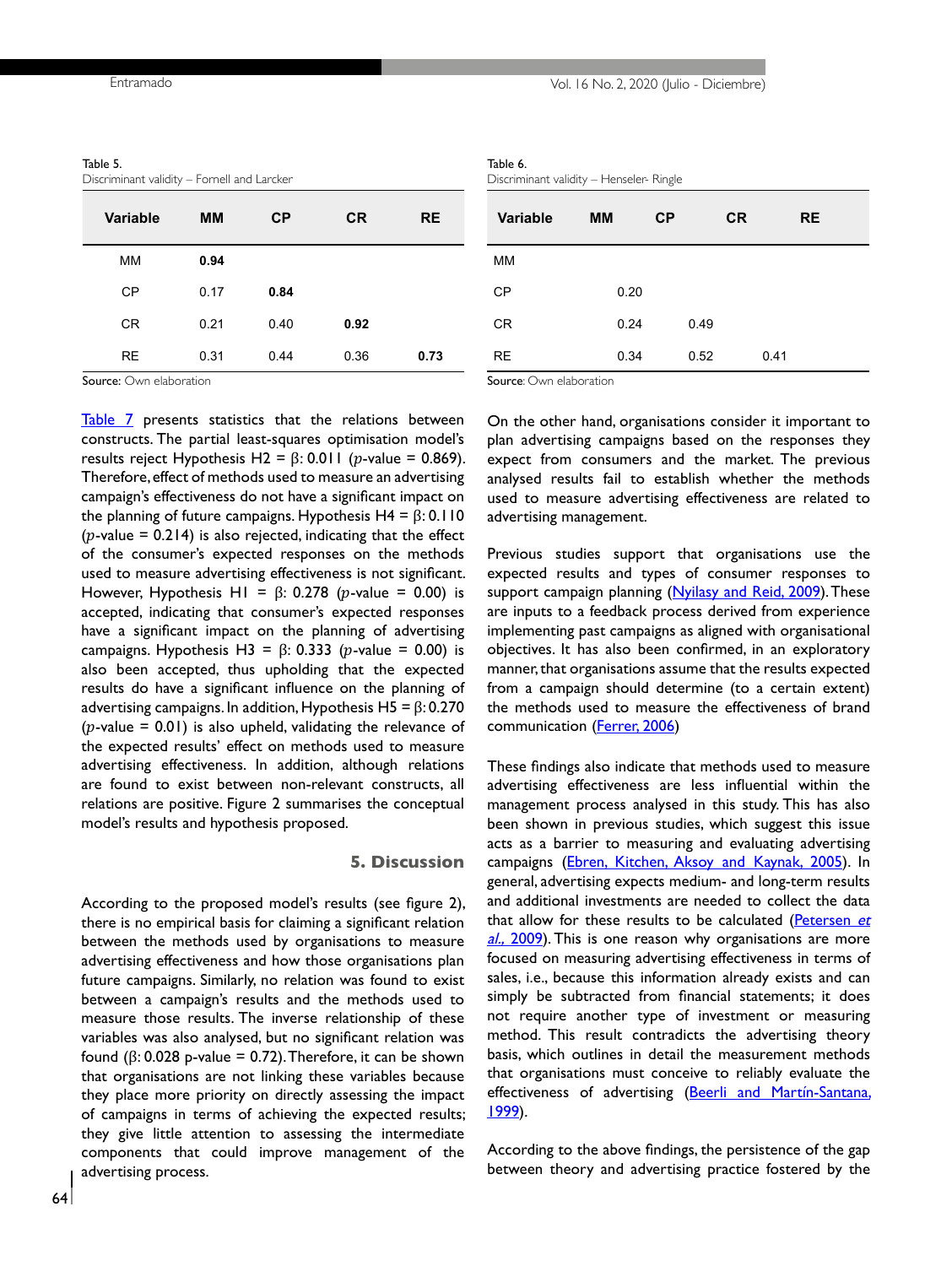*Measuring methods and advertisement planning: Uses of IMC* 

#### <span id="page-9-0"></span>Table 7.

Validity of the model

| <b>Hypothesis</b>                  | β    | $\mathbb{R}^2$         | <b>T-Statistics</b> | <b>P-Values</b> |
|------------------------------------|------|------------------------|---------------------|-----------------|
| $H1: CR \rightarrow CP$ (accepted) | 0.28 |                        | 3.57                | 0.00            |
| $H2$ : MM -> CP (rejected)         | 0.01 | Campaign planning      | 0.17                | 0.87            |
| $H3: RE \rightarrow CP$ (accepted) | 0.33 | $\mathbb{R}^2$ : 0.258 | 3.72                | 0.00            |
| H4: CR -> MM (rejected)            | 0.11 | Measuring methods      | 1.24                | 0.21            |
| $H5: RE \rightarrow MM$ (accepted) | 0.27 | $\mathbb{R}^2$ : 0.106 | 3.42                | 0.00            |

Source: Own elaboration



short-term focus on process management is evident because practitioners give little value to marketing management and to the results of academic research [\(AMA Task Force, 1988](#page-10-0); [November, 2004;](#page-11-0) [Southgate, 2006\)](#page-12-0).

For this reason, it is necessary to regard organisations as a unit of analysis and link them to academic research on advertising management because the responsibility for measuring advertising effectiveness cannot rest solely with advertising agencies (Porcu Del Barrio-García, Kitchen, [2017](#page-12-0)). It cannot be overlooked that organisations are responsible for marketing budgets and that they expect to use those budgets to make an impact in the market, which in turn will generate organisational value. In addition, they behave as an agent who integrates the creative team, the media, and the measurement of results. Comparing advertising management in organisations with the processes used in advertising agencies will help align efforts

and determine each party's objectives in interpreting the scope advertising beyond the creative component of announcements (**[Behboudi](#page-10-0) et al., 2012**).

## **6. Conclusions**

Research on advertising management in organisations is scarce. For this reason, this study offers a relevant contribution in this field by exploring the relations among factors surrounding advertising management in Colombian organisations, with a focus on factors that are supported by IMC theory. This study is empirical and exploratory, and it expands existing knowledge, with academic and organisational implications. From an academic point of view, organisation's reluctance to apply measurement methods to the advertising processes, an action that would require investment of marketing research resources by the organisations, can be extended to the scope of IMC. This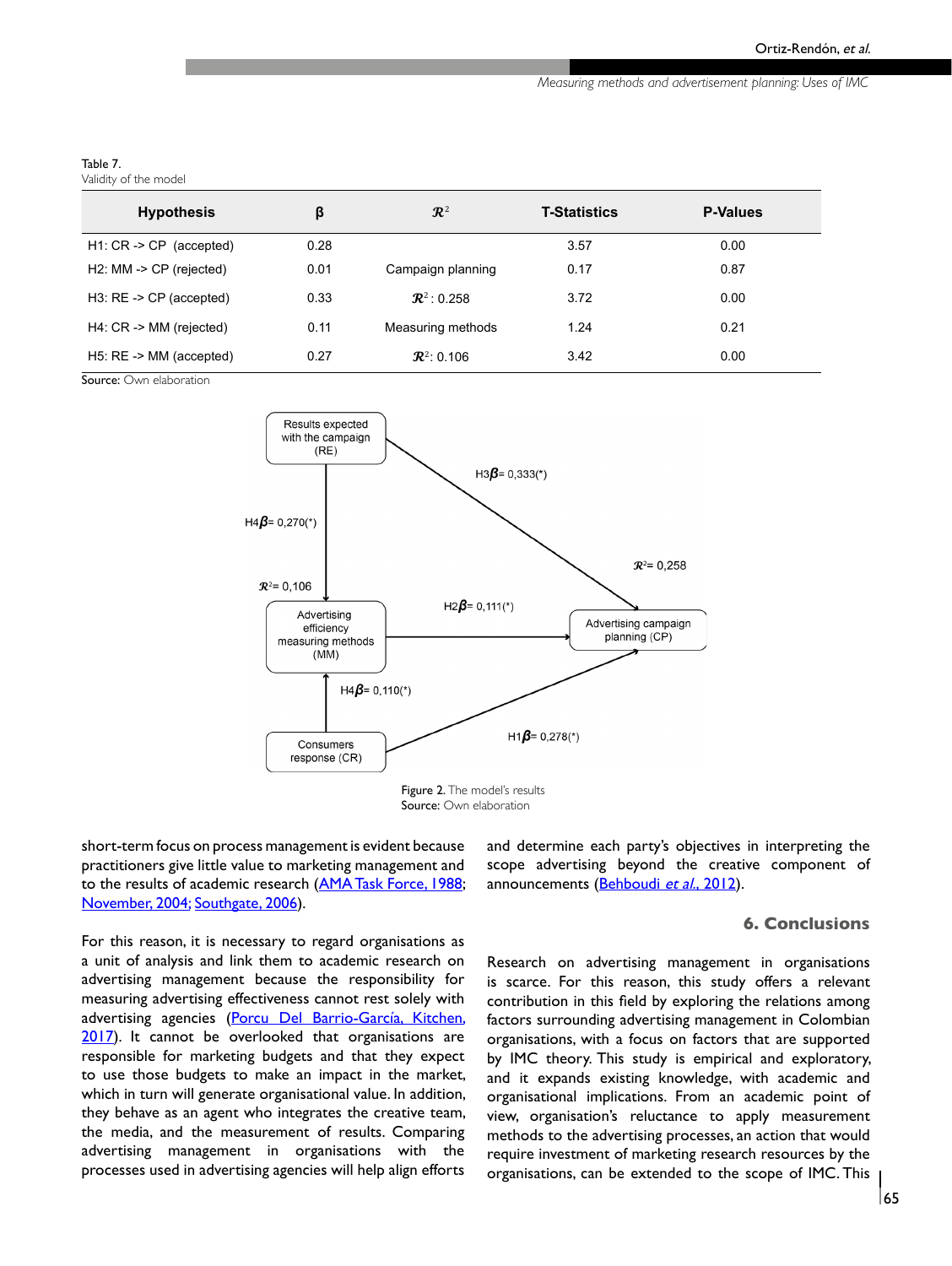<span id="page-10-0"></span>lack of evaluation detracts from the MIC's usefulness and serves as a reason why the lack of consensus regarding its theoretical delimitation has become widespread ([Porcu](#page-12-0) et  $al., 2017$ ).

From an organisational point of view, there are weaknesses in implementing measurement methods that could properly calculate organisational results concerning advertising investment. Hence, it is important that organisations incorporate metrics into advertising management to measure the expected results in the target audience and market, according to the organisation's capacity and beyond only sales goals. As a consequence, organisations must take the risk of proposing measuring methods that, despite of involving additional investments, provide reliable information and thus, facilitate future decision-making. This approach will positively demonstrate the value of marketing because it provides rigorous marketing processes by including not only financial metrics but also attitudinal and behavioural metrics ([Hanssens and Pauwels, 2016\)](#page-11-0).

If organisations measure the level of compliance with the goals established in terms of IMC, they will make better decisions and allocate marketing budgets consistent with their objectives, resources, capabilities; the improvement of their advertising management systems will positively impact the reduction of uncertainty levels by better measuring the return on advertising investment. From an academic perspective, it is necessary to continue exploring organisational barriers to using measurement methods in their processes.

This is especially relevant in advertising management for the purpose of testing the impact that CIM has on the generation of organisational value. Future research may also establish control variables such as the life cycle of brands and organisations, the size of organisations or the type of marketing strategy implemented (among others) to assess whether these are determining aspects in managing advertising ([Reid, 2005](#page-12-0)). Furthermore, including in the IMC the perspective of roles other than marketing managers that also influence the decision-making process can be useful to extend the theory.

## **Conflict of interests**

The authors have no conflicts of interest to declare

#### **References**

1. AMA Task Force. Developing, disseminating, and utilizing marketing knowledge. In: Journal of Marketing.1988. Vol. 52, No. 4, pp. 1-25.

- 2. ARRAZOLA, María; DE HEVIA, José; REINARES, Pedro. Which New Forms of Television Advertising Are Most Strongly Recalled? A Quantitative Analysis. Journal of Media Economics. 2016. Vol. 29, No. 4, pp. 153–166.<http://doi.org/10.1080/08997764.2016.1239621>
- 3. BENDLE, Neil; FARRIS, Paul; PFEIFER, Phillip; REIBSTEIN, David. Marketing metrics (Third edition). New Jersey: Pearson Education, 2016.
- 4. BEERLI, Aasuncióan; MARTIN-SANTANA, Josefa. Design and validation of an instrument for measuring advertising effectiveness in the printed media. In: Journal of Current Issues and Research in Advertising. 1999. Vol. 21 No. 2, pp. 11-30. [https://doi.org/10.1080/10](https://doi.org/10.1080/10641734.1999.10505092) [641734.1999.10505092](https://doi.org/10.1080/10641734.1999.10505092)
- 5. BELLMAN, Steven; ROBINSON, Jennifer; WOOLEY, Broke; VARAN, Duane. The effects of social TV on television advertising effectiveness. Journal of Marketing Communications. 2017. Vol. 23, No. 1, pp. 73–91. <http://doi.org/10.1080/13527266.2014.921637>
- 6. BEHBOUDI, Mehdi; HANZAEE, Kambiz Heidarzadeh; KOSHKSARAY, Amir Abedini; TABAR, Marziyeh Jalilvand Shirkhani; TAHERI, Zinab. A review of the activities of advertising agencies in online world. In: International Journal of Marketing Studies. 2012. Vol. 4 No. 1, pp. 138- 149. <https://doi.org/ 10.5539/ijms.v4n1p138>
- 7. BRENNAN, Ross; VOS, Lynn. Effects of participation in a simulation game on marketing students' numeracy and financial skills. In: Journal of Marketing Education. 2013. Vol. 35 No. 3, pp. 259-270. [https://doi.](https://doi.org/10.1177/0273475313482928) [org/10.1177/0273475313482928](https://doi.org/10.1177/0273475313482928)
- 8. CARTWRIGHT, Joanna; MCCORMICK, Helen; WARNABY, Gary. Consumers' emotional responses to the Christmas TV advertising of four retail brands. Journal of Retailing and Consumer Services. 2016. Vol. 29, pp. 82–91.<http://doi.org/10.1016/j.jretconser.2015.11.001>
- 9. CHRISTENSEN, Lars Thøger; FIRAT, A.Fuat; TORP, Simon. The organisation of integrated communications: Toward flexible integration. In: European Journal of Marketing. 2008. Vol. 42 No. 3-4, pp. 423-452. Christensen<https://doi.org/10.1108/03090560810853002>
- 10. CHURCHILL, Gilbert; IACOBUCCI, Dawn. Marketing Research: Methodological Foundations, Structural Equation Modeling. 12 ed., Nashville, TN: Earlie Lite Books, 2018. 531 p.
- 11. CLOW, Kenneth; BAACK, Donald. Publicidad, promoción y comunicación integral de marketing (cuarta edición). México: Pearson Education, 2010.
- 12. DEPARTAMENTO ADMINISTRATIVO DE ESTADÍSTICAS (DANE). Estadísticas de competitividad industrial. 2017 [http://microdatos.](http://microdatos.dane.gov.co/index.php/catalog/647/get_microdata) [dane.gov.co/index.php/catalog/647/get\\_microdata](http://microdatos.dane.gov.co/index.php/catalog/647/get_microdata)
- 13. DUNCAN, Thomas. ; MORIARTY, Sandra. The IM audit: Testing the fabric of integration. In: Integrated Marketing Communications Research.1997. Vol. 3 No. 1, pp. 3-10.
- 14. EBREN, Figen; KITCHEN, Philip; AKSOY, Kafak; KAYNAK, Erdener. Probing integrated marketing communications (IMC) in Turkey. In: Journal of Promotion and Management. 2005. Vol. 11 No. 1, pp. 127- 151. [https://doi.org/10.1300/J057v11n01\\_08](https://doi.org/10.1300/J057v11n01_08)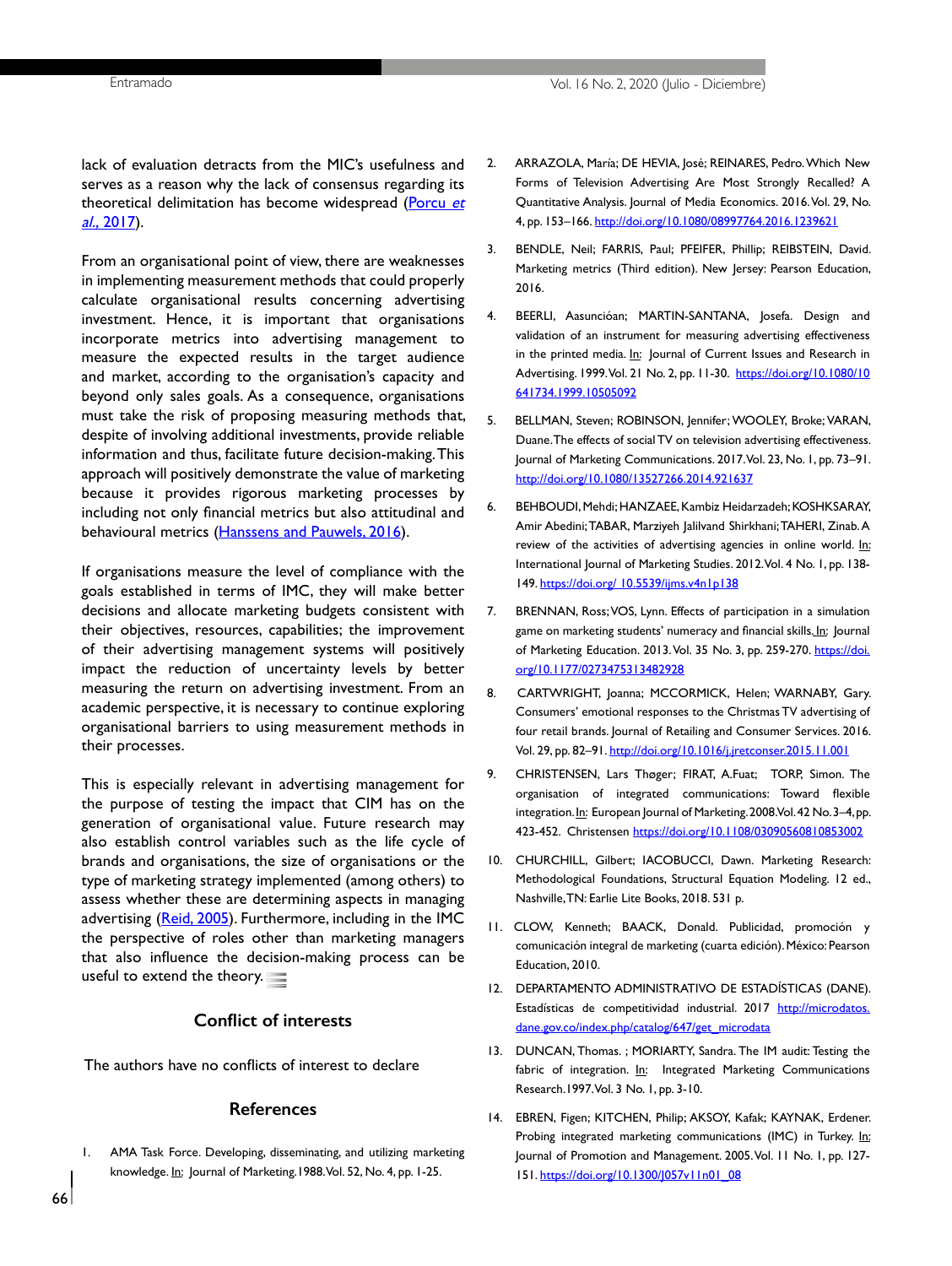- <span id="page-11-0"></span>15. EINWILLER, Sabine; BOENIGK, Michael. Examining the link between integrated communication management and communication effectiveness in medium-sized enterprises. In: Journal of Marketing Communications. 2012. Vol. 18 No. 5, pp. 335-361. [https://doi.org/10.1](https://doi.org/10.1080/13527266.2010.530055) [080/13527266.2010.530055](https://doi.org/10.1080/13527266.2010.530055)
- 16. EISEND, Martin; TARRAHI, Farid. The Effectiveness of advertising: a meta-meta-analysis of advertising inputs and outcomes. In: Journal of Advertising. 2016. Vol. 45 No. 4, pp. 519-531. [https://doi.org/10.1080/0](https://doi.org/10.1080/00913367.2016.1185981) [0913367.2016.1185981](https://doi.org/10.1080/00913367.2016.1185981)
- 17. ESCOBAR-RODRÍGUEZ, Tomás; CARVAJAL-TRUJILLO, Elena. Online purchasing tickets for low cost carriers: An application of the unified theory of acceptance and use of technology (UTAUT) model. In: Tourism Management. 2014. Vol. 43, pp. 70-88. [https://doi.](https://doi.org/10.1016/j.tourman.2014.01.017) [org/10.1016/j.tourman.2014.01.017](https://doi.org/10.1016/j.tourman.2014.01.017)
- 18. FERRER-ROSELLO, Clemente. Publicidad Eficaz. Madrid: Instituto Europeo de Marketing, Comunicación y Publicidad, 2006. 257 p.
- 19. FORNELL, Claes; LARCKER, David. Evaluating structural equation models with unobservable variables and measurement error. In: Journal of Marketing Research. 1981. Vol. 18 No. 1, pp. 39-50. [https://](https://doi.org/10.1177/002224378101800104) [doi.org/10.1177/002224378101800104](https://doi.org/10.1177/002224378101800104)
- 20. FRISON, Steffi.; DEKIMPE, Marnik; CROUX, Christophe; DE MAEYER, Peter. Billboard and cinema advertising: Missed opportunity or spoiled arms? International Journal of Research in Marketing. 2014. Vol. 31, pp. 425-433.
- 21. GABRIEL, Helen; KOTTASZ, Rita; BENNETT, Roger. Advertising planning, ad-agency use of advertising models, and the academic practitioner divide. In: Marketing Intelligence & Planning. 2006. Vol. 24 No. 5, pp. 505-527.<https://doi.org/10.1108/02634500610682890>
- 22. GEFEN, David; STRAUB, Detmar; BOUDREAU, Marie-Claude. Structural equation modeling and regression: guidelines for research practice. In: Communications of the Association for Information Systems. 2000. Vol. 4 No. 1, p. 7. https://doi.org/10.17705/1CAIS.00407
- 23. HAIR, Joe; HENSELER, Jörg; DIJKSTRA, Theo; SARSTEDT, Marko. Common beliefs and reality about partial least squares: comments on Rönkkö and Evermann. In: Organizational Research Methods. 2014. Vol. 17 No. 2, pp. 182-209. [https://doi.org/10.1177/1094428114526928](https://doi.org/10.1177/1094428114526928 
)
- 24. HAIR, Joseph; HULT, Tomas, RINGLE, Christian; SARSTEDT, Marko. A Primer on Partial Least Squares Structural Equation Modeling (PLS-SEM). London: SAGE, 2014. 295 p.
- 25. HANSSENS, Dominique; PAUWELS, Koen. Demonstrating the value of marketing. In: Journal of Marketing. 2016. Vol. 80, pp. 173-190. <https://doi.org/10.1509/jm.15.0417>
- 26. HILL, Railton. Advertiser satisfaction with advertising agency creative product. In: European Journal of Marketing. 2006. Vol. 40 No. 11/12, pp. 1254-1270. <https://doi.org/10.1108/03090560610702803>
- 27. HUTTER, Katharina; HOFFMANN, Stefan. Surprise, surprise. Ambient media as promotion tool for retailers. In: Journal of Retailing. 2014. Vol. 90 No. 1, pp. 93-110. [https://doi.org/10.1108/03090560610702803](https://doi.org/10.1108/03090560610702803
)
- 28. JIMÉNEZ, David. La comunicación integral de Marketing: Análisis del fenómeno desde una perspectiva Teórico-Práctica. En: Investigación y Marketing. 2006. No. 90, pp. 12-18.
- 29. KIM, Kyongseok; HAYES, Jameson; AVANT, J.Adam; REID, Leonard. Trends in advertising research: a longitudinal analysis of leading advertising, marketing, and communication journals, 1980 to 2010. In: Journal of Advertising. 2014. Vol. 43 No. 3, pp. 296-316. [https://doi.org](https://doi.org/10.1080/00913367.2013.857620) [/10.1080/00913367.2013.857620](https://doi.org/10.1080/00913367.2013.857620)
- 30. KIM, Yoo Jung; HAN, Jin Young. Why smartphone advertising attracts customers: A model of Web advertising, flow, and personalization. In: Computers in Human Behavior. 2014. Vol. 33, pp. 256-269. [https://doi.](https://doi.org/10.1016/j.chb.2014.01.015) [org/10.1016/j.chb.2014.01.015](https://doi.org/10.1016/j.chb.2014.01.015)
- 31. KIWANUKA, Achilles. Acceptance process: The missing link between UTAUT and diffusion of innovation Theory. In: American Journal of Information Systems. 2015. Vol. 3 No. 2, pp. 40-44. [https://doi.](https://doi.org/10.12691/ajis-3-2-3) [org/10.12691/ajis-3-2-3](https://doi.org/10.12691/ajis-3-2-3)
- 32. KLIATCHKO, Jerry. Toward a new definition of Integrated Marketing Communications (IMC). In: International Journal of Advertising. 2005. Vol. 24 No. 1, pp. 7-34. [https://doi.org/10.1080/02650487.2005.11072](https://doi.org/10.1080/02650487.2005.11072902) [902](https://doi.org/10.1080/02650487.2005.11072902)
- 33. KLIATCHKO, Jerry. Revisiting the IMC construct. In: International Journal of Advertising. 2008. Vol. 27 No. 1, pp. 133-160. [https://doi.org](https://doi.org/10.1080/02650487.2008.11073043) [/10.1080/02650487.2008.11073043](https://doi.org/10.1080/02650487.2008.11073043)
- 34. LOW, George. Correlates of integrated marketing communications´, Journal of Advertising Research. In: Journal of Advertising Research. 2000. Vol. 40 No. 3, pp. 27-39. [https://doi.org/10.2501/JAR-40-3-27-39](https://doi.org/10.2501/JAR-40-3-27-39
)
- 35. Marketing Science Institute. 2014-2016 Research priorities. Cambridge, Mass.: Marketing Science Institute. 2014.
- 36. MATUTE VALLEJO, Jorge; POLO REDONDO, Yolanda; UTRILLAS ACERETE, Ana. Las características del boca-oído electrónico y su influencia en la intención de recompra online. En: Revista Europea de Direccion y Economia de La Empresa. 2015. Vol. 24 No. 2, pp. 61-75. <https://doi.org/10.1016/j.redee.2015.03.002>
- 37. NOVEMBER, Peter. Seven Reasons Why marketing practitioners should ignore marketing academic research. In: Australasian Marketing Journal (AMJ). 2004. Vol. 12 No. 2, pp. 39-50. [https://doi.](https://doi.org/10.1016/S1441-3582(04)70096-8) [org/10.1016/S1441-3582\(04\)70096-8](https://doi.org/10.1016/S1441-3582(04)70096-8)
- 38. NYILASY, Gergely; REID, Leonard. Agency practitioner theories of how advertising works. In: Journal of Advertising. 2009. Vol. 38 No. 3, pp. 81-96.<https://doi.org/10.2753/JOA0091-3367380306>
- 39. ORTIZ-RENDÓN, Paola Andrea; MORENO LÓPEZ, Laura Isabel. Eficacia de la publicidad en televisión: evidencia desde la investigación académica. En: Escenarios: Empresa y Territorio. 2017. Vol. 6 No. 7, pp. 13-40.
- 40. PATTI, Charles; HARTLEY, Steven; van DESSEL, María; BAACK, Daniel. Improving integrated marketing communications practices: A comparison of objectives and results. In: Journal of Marketing Communications. 2017. Vol. 23 No. 4, pp. 351-370. [https://doi.org/10.1](https://doi.org/10.1080/13527266.2015.1027251) [080/13527266.2015.1027251](https://doi.org/10.1080/13527266.2015.1027251)
- 41. PATRICK, Pei-Luen; ZHOU, Jia; CHEN, Duye; LU, Ta-Ping. The influence of repetition and time pressure on the effectiveness of mobile advertising messages. Telematics and Informatics. 2013. Vol. 31, pp. 463-476.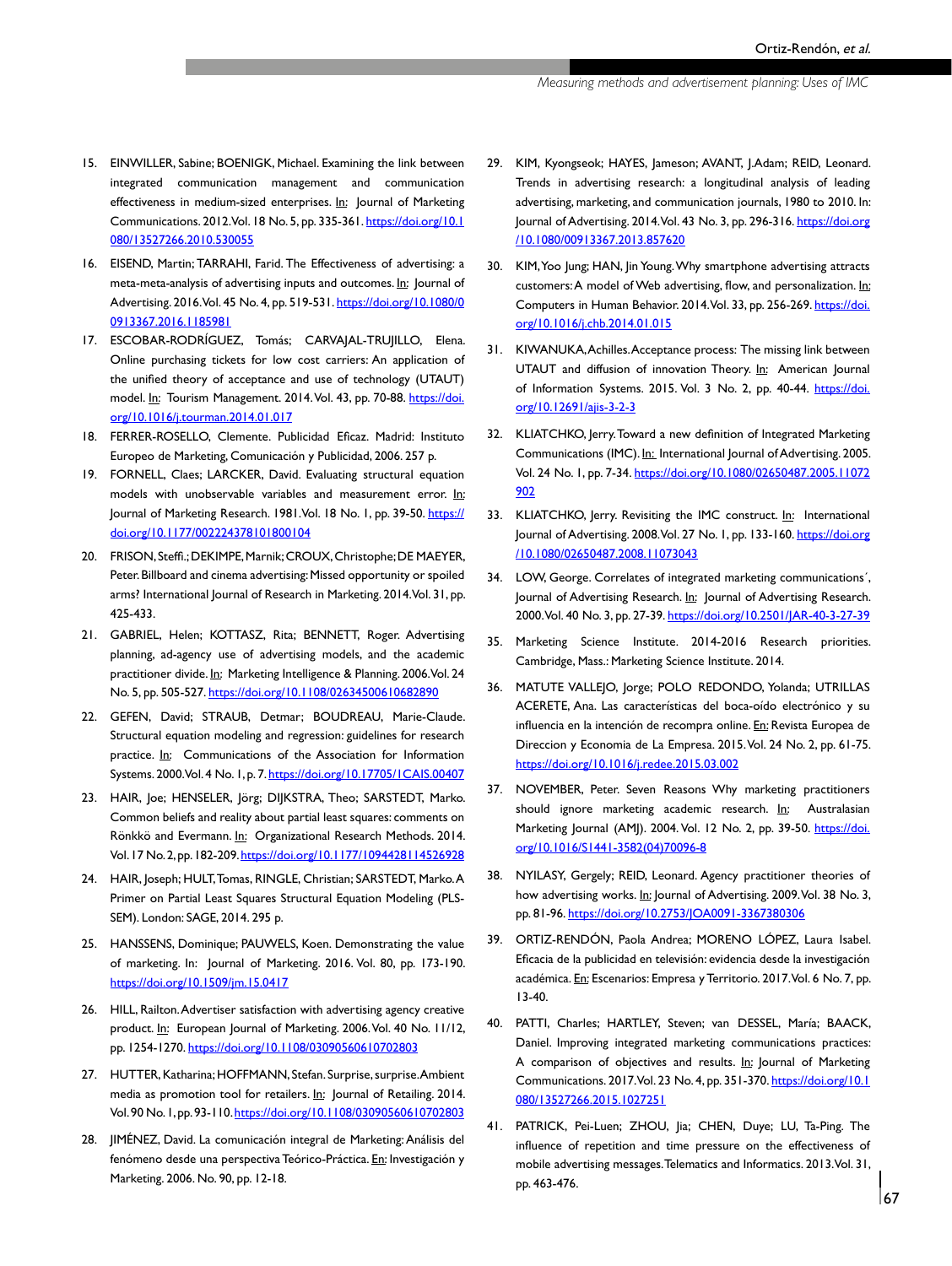- <span id="page-12-0"></span>42. PÉREZ, Edwin Augusto. Las 10 agencias y los 10 anunciantes más efectivos en Colombia. En: Revista Publicidad y Mercadeo. Octubre 10 de 2016. [https://revistapym.com.co/especial-octubre-portafolio](https://revistapym.com.co/especial-octubre-portafolio-agencias-2016)[agencias-2016](https://revistapym.com.co/especial-octubre-portafolio-agencias-2016)
- 43. PERGELOVA, Albena; PRIOR, Diego; RIALP, Josep. Assessing advertising efficiency. The journal of advertising. 2010. Vol. 39, No. 3, pp. 39-54.
- 44. PETERSEN, J.Andrew; McALISTER, Leigh; REIBSTEIN, David; WINER, Rusell; KUMAR, V; ATKINSON, Geoff. Choosing the right metrics to maximize profitability and shareholder value. In: Journal of Retailing. 2009. Vol. 85 No. 1, pp. 95-111. [https://doi.org/10.1016/j.](https://doi.org/10.1016/j.jretai.2008.11.004) [jretai.2008.11.004](https://doi.org/10.1016/j.jretai.2008.11.004)
- 45. PICKTON, David; HARTLEY, Bob. Measuring integration: an assessment of the quality of integrated marketing communications. In: International Journal of Advertising. 1998. Vol. 17 No. 4, pp. 447-465. <https://doi.org/10.1080/02650487.1998.11104732>
- 46. PORCU, Lucia; DEL BARRIO-GARCÍA, Salvador; KITCHEN, Philip. How Integrated Marketing Communications (IMC) works? A theoretical review and an analysis of its main drivers and effects. In: Comunication & Society. 2012. Vol. 25 No. 1, pp. 313-348. [https://hdl.](https://hdl.handle.net/10171/27370) [handle.net/10171/27370](https://hdl.handle.net/10171/27370)
- 47. PORCU, Lucia; DEL BARRIO-GARCÍA, Salvador; KITCHEN, Philip. Measuring integrated marketing communication by taking a broad organisational approach. In: European Journal of Marketing. 2017. Vol. 51 No. 3, pp. 692-718. [https://doi.org/10.1108/EJM-08-2015-0587](https://doi.org/10.1108/EJM-08-2015-058)
- 48. REID, Mike. Performance auditing of integrated marketing communications (IMC) actions and outcomes. In: Journal of Advertising. 2005. Vol. 34 No. 4, pp. 41-54. [https://doi.org/10.1080/00](https://doi.org/10.1080/00913367.2005.10639208) [913367.2005.10639208](https://doi.org/10.1080/00913367.2005.10639208)
- 49. ROCA, David; WILSON, Bradley; BARRIOS, Andres; MUÑOZ-SÁNCHEZ, Omar. Creativity identity in Colombia: the advertising creatives' perspective. In: International Journal of Advertising. 2017. Vol. 36 No. 6, pp. 831-851. [https://doi.org/10.1080/02650487.2017.13](https://doi.org/10.1080/02650487.2017.1374318) [74318](https://doi.org/10.1080/02650487.2017.1374318)
- 50. RUST, Roland; AMBLER, Tim; CARPENTER, Gregory; KUMAR, V; SRIVASTAVA, Rajendra. Measuring marketing productivity: current knowledge and future directions. In: Journal of Marketing. 2004. Vol. 68, pp. 76-89. <https://doi.org/10.1509/jmkg.68.4.76.42721>
- 51. RUSELL, Thomas; LANE, Ronald; WHITEHILL, King. Publicidad (decimosexta edición). México: Pearson Education, 2005.
- 52. SÁNCHEZ-BLANCO, Cristina. Aportación de los planificadores estratégicos españoles a la eficacia publicitaria. En: Revista Latina de Comunicación Social. 2010. Vol. 65, pp. 278-290.
- 53. SCHULTZ, Don; PATTI, Charles. The evolution of IMC: IMC in a customer-driven marketplace. In: Journal of Marketing Communications. 2009. Vol. 15 No. 2–3, pp. 75-84. [https://doi.](https://doi.org/10.1080/13527260902757480) [org/10.1080/13527260902757480](https://doi.org/10.1080/13527260902757480)
- 54. SCHULTZ, Don; SCHULTZ, Heidi. Transitioning marketing communication into the twenty-first century. In: Journal of

Marketing Communications. 1998. Vol. 4 No. 1, pp. 9-26. [https://doi.](https://doi.org/10.1080/135272698345852) [org/10.1080/135272698345852](https://doi.org/10.1080/135272698345852)

- 55. SERIC, Maja; GIL-SAURA, Irene. La investigación en torno a la comunicación integrada de marketing: una revisión. En: Cuadernos de Administración. Enero – Junio de 2012. Vol. 25 No. 44, pp. 63-92. <https://doi.org/10.11144/Javeriana.cao25-44.itci>
- 56. SHTUB, A. and KARNI, R. Business process improvement. The Dynamics of Supply Chain and Process Management. 2. Ed. Boston, 2010. pp. 217-254.
- 57. SMITH, Brian. Communication integration: An analysis of context and conditions. In: Public Relations Review. 2012. Vol. 38 No. 4, pp. 600-608. <https://doi.org/10.1016/j.pubrev.2012.06.003>
- 58. SOUTHGATE, Nick. The academic-practitioner divide: finding time to make a difference. In: Marketing Intelligence & Planning. 2006. Vol. 24 No. 6, pp. 547-551.<https://doi.org/10.1108/02634500610701645>
- 59. SUPERINTENDENCIA DE SOCIEDADES. Estados financieros. 2015 [https://www.supersociedades.gov.co/delegatura\\_aec/estudios\\_](https://www.supersociedades.gov.co/delegatura_aec/estudios_financieros/Paginas/sirem.aspx) [financieros/Paginas/sirem.aspx](https://www.supersociedades.gov.co/delegatura_aec/estudios_financieros/Paginas/sirem.aspx)
- 60. SWAIN, Willian. Perceptions of IMC after a decade of development: Who's at the wheel, and how can we measure success? In: Journal of Advertising Research. 2004. Vol. 44 No. 1, p. 46 LP-65. [https://doi.](https://doi.org/10.1017/S0021849904040036) [org/10.1017/S0021849904040036](https://doi.org/10.1017/S0021849904040036)
- 61. TAFESSE, Wondwesen; KITCHEN, Philip. IMC an integrative review. In: International Journal of Advertising. 2017. Vol. 36 No. 2, pp. 210-226. <https://doi.org/10.1080/02650487.2015.1114168>
- 61. TESSITORE, Tina; PANDELAERE, Mario; VAN KERCKHOVE, Anneleen. The Amazing Race to India: Prominence in reality television affects destination image and travel intentions. Tourism Management. 2014. Vol. 42, pp. 3–12.<http://doi.org/10.1016/j.tourman.2013.10.001>
- 62. VAKRATSAS, Demetrios; AMBLER, Tim. How Advertising Works: What Do We Really Know? In: Journal of Marketing.1999. Vol. 63 No. 1, p. 26.<https://doi.org/10.1177/002224299906300103>
- 63. WELLS, William; MORIARTY, Sandra; BURNETT, John. Publicidad, principios y práctica (séptima edición). Mexico: Pearson Education, 2007.
- 64. World Economic Forum. The Global Competitiveness Report, Geneva: World Economic Forum. 2018.